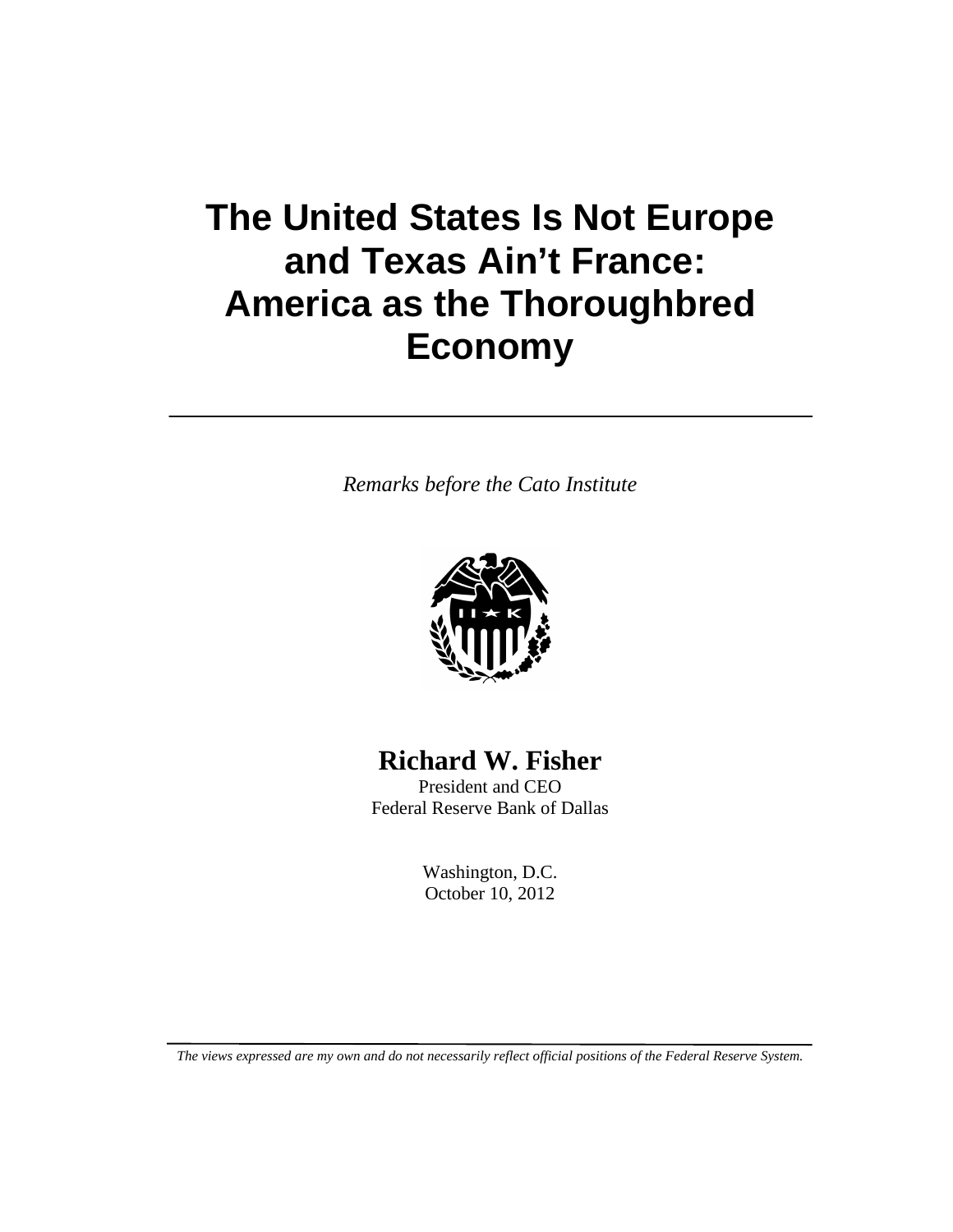### **The United States Is Not Europe and Texas Ain't France: America as the Thoroughbred Economy**

#### Richard W. Fisher

Thank you, Michael [Tanner].

You and your colleagues have had a long day. So far today, you've had 21 speakers and panelists addressing Europe's crisis and lessons for the United States. Being the Cato Institute, devoted as you are to advocating for "free, open and civil societies" based on "the principles of limited government, free markets, individual liberty and peace," the conference has done a pretty thorough job of highlighting how the financial burden of the American welfare apparatus— Medicare, Medicaid, Social Security and other entitlements that encumber our nation's balance sheet—must be resolved if we are to avoid arriving at the same destination as Europe.

It would take a strong person to spend an entire day listening to the tales of cautionary woe about Europe's pathology so near to our dysfunctional Capitol and resist the urge to rush home and slit his wrists. I am going to try to end today's discussion on a more pleasant plane, acknowledging our problems here, yet pointing to some factors that give me hope. I will spend little time talking about monetary policy. After I am done with these comments, I'll be happy to avoid answering any questions you might have on that front.

It is a sad day when the *Financial Times* opens its Monday edition with the first sentence of its lead article declaring, "The U.S. is the brightest spot in the world economy," then qualifies the comment by pointing out that we shine only within a global economy that is "on the ropes." This was followed yesterday by a *Wall Street Journal* report from Tokyo under a banner headline—"Global Recession Risk Rises." The article says, "The IMF upgraded growth prospects for only one major nation compared with its July forecast. It projected that the U.S. would grow 2.2 percent this year, 0.1 percentage point"—zero point one—"higher than previously estimated."2 One is tempted to conclude, as I have remarked on many occasions, that we are but the "best-looking horse in the glue factory" of hapless economies.

I have a preferred equine analogy for the American economy. It looks like this: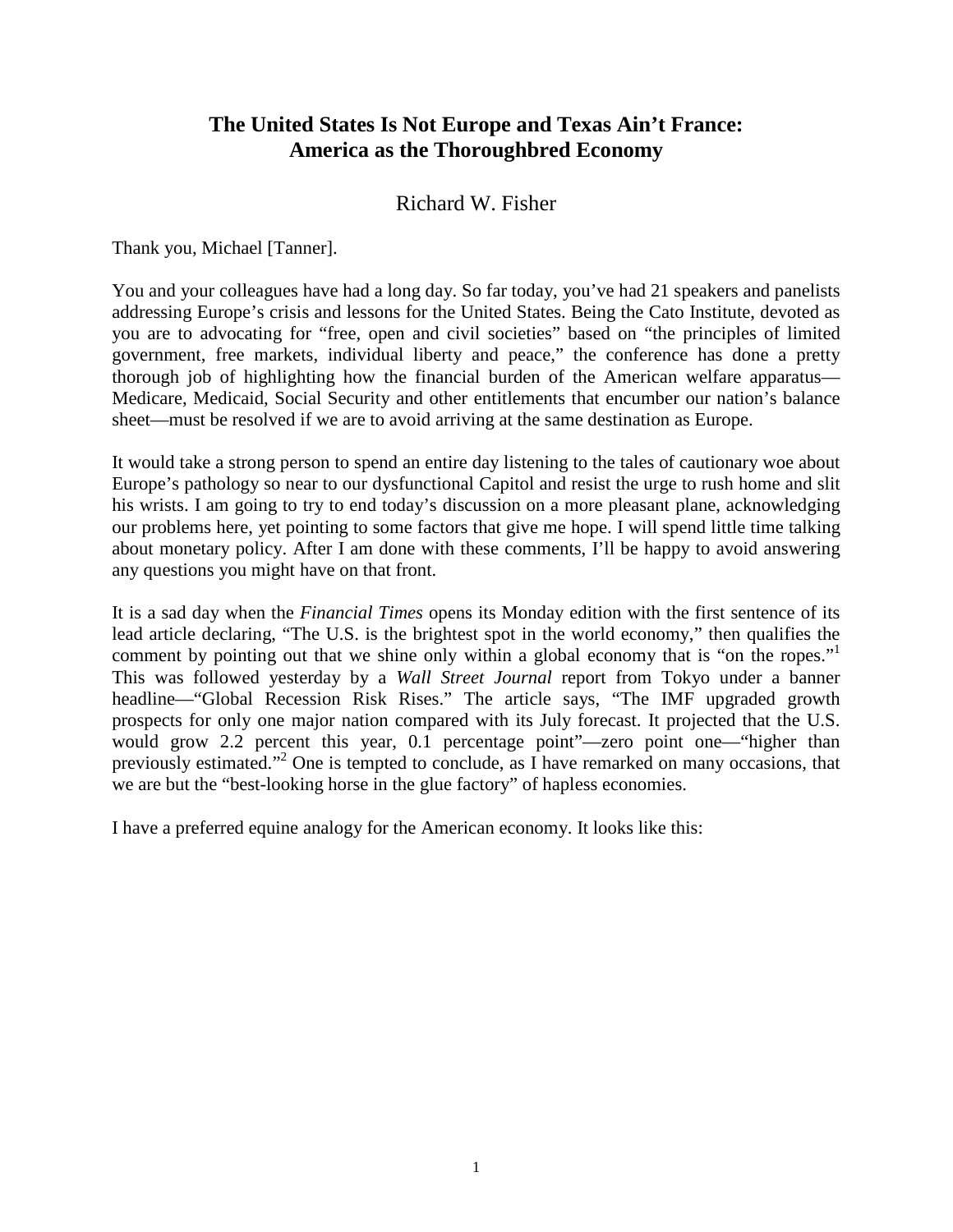

It is of the Triple Crown winner, Secretariat, a chestnut thoroughbred with a strong, muscular physique, leading the pack by a record-breaking 31 lengths at the Belmont Stakes for a victory that would shock the world. I am convinced that with proper care and feeding, American businesses can pace us to win the equivalent of the Triple Crown of the global economy. And I believe we have laboratories within our own borders, such as Texas, that provide us with examples of how Congress might help businesses do so and help our nation avoid the European trap.

If we can liberate the private sector from the shackles of uncertainty about fiscal policy and overregulation and take the best from states that have succeeded in attracting job-creating businesses, I am convinced that, like Secretariat at Belmont, the United States can win the longest of races by an astonishing margin. And in doing so, we can show the way for others.

How might this be done? What is holding us back?

It helps to retrace a little recent history.

On this 50th anniversary of the Cuban missile crisis, it is important to remember that we won. We won the Cold War. We spent a generation of blood and treasure to move from the constant threat of mutually assured destruction to mutually assured competition. As we did in the aftermath of many of our nation's great struggles—World War I and World War II—we emerged from a titanic struggle with the Soviet Union as the victor and world leader. We not only liberated Eastern Europe when the Berlin Wall came down, but also incentivized the forces of economic reform in China, Vietnam, India and elsewhere. We got exactly what we fought for: A world economy expanded by billions of new consumers and producers of goods and services rather than weapons of war.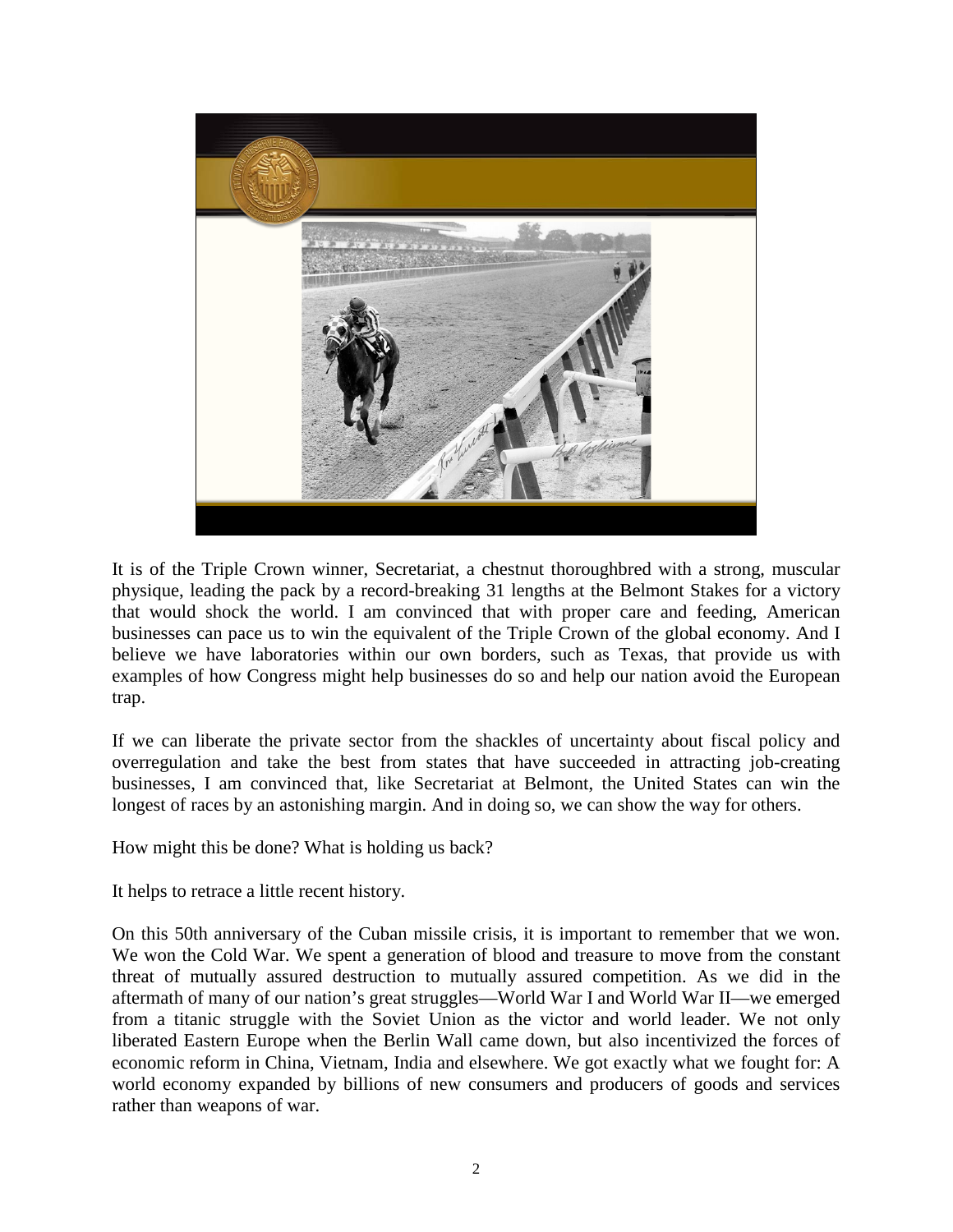What followed the fall of the Soviet threat was an opening up of the world economy, aided by trade liberalization championed by two presidents—a Republican named George H.W. Bush, and a Democrat, Bill Clinton—who together shaped and delivered the Uruguay Round, the North American Free Trade Agreement, the World Trade Organization and myriad other arrangements to allow for the freer flow of goods, communications and capital. This is worth remembering: Under both Republican and Democratic leadership, we did what was economically sensible.

The result was a long-lived expansion. But it ended in tears. Success led to complacency; complacency led to a tolerance and even encouragement of excess. We spent more than we could afford; our government—Republicans and Democrats alike—continued, at an accelerated pace, down the path of promising more in social programs and other spending programs than we could sustain. And on the regulatory front, we turned a collective blind eye to economic malpractice, resulting in the spectacular failure of Enron and culminating with the collapse of megabanks for which even a cursory glance at their balance sheets would have revealed, in the words of one of my colleagues, "nothing on the right was right and nothing on the left was left." What started out as a widely heralded period of Great Moderation and seemingly endless growth metastasized into a cancer of excess and speculation, resulting in a crash from which we are now only slowly very, very slowly—recovering.

The wreckage and its aftermath have been widely discussed and analyzed in countless fora and publications. This afternoon, I want to quickly highlight some key outcomes that are often overlooked.

First among them is that American businesses have emerged from the crisis revamped and hyperefficient. When producers of goods and services cannot price what goes out the door as richly as the cost of what comes in the door, as was beginning to occur in the summer of 2008, or when demand for one's product collapses, as happened post-Lehman, and firms can't grow their top line—they batten down the hatches, looking to preserve their margins by cutting costs and ramping up productivity. Over the past four-plus years, U.S. businesses have cut operating costs to the bone. They have taken advantage of the cheap and abundant money made possible by the Federal Reserve to rejigger their balance sheets, exploiting the lower cost of debt and the Feddriven bull market for stocks. American businesses—large and small, public and private—have done this with an alacrity that has dismantled the momentary notion that the European business model was superior, or that the Chinese adaptation of economic management was somehow better suited for a globalized economy. The private sector in the United States has adjusted to the new world faster than you can say, "Japan is No. 1." American business is now more fit to compete than ever before.

Second, despite a lot of fire breathing and beating of the breast, our government has for the most part preserved the open-trade environment fashioned under our 41st and 42nd presidents. Protectionism has been held at bay. Our businesses have the entire world to source from and sell to. They also have the option to invest in job-creating ventures in more places than ever before, an option necessitating that our government reboot tax policy if it wishes for American businesses to invest in job creation at home.

Third, we have more than enough fuel in reserve to finance a prolonged period of job creation and economic expansion. The Fed has \$1.4 trillion in excess private bank reserves on deposit at the 12 Federal Reserve Banks; there are additional cash resources lying fallow in nondepository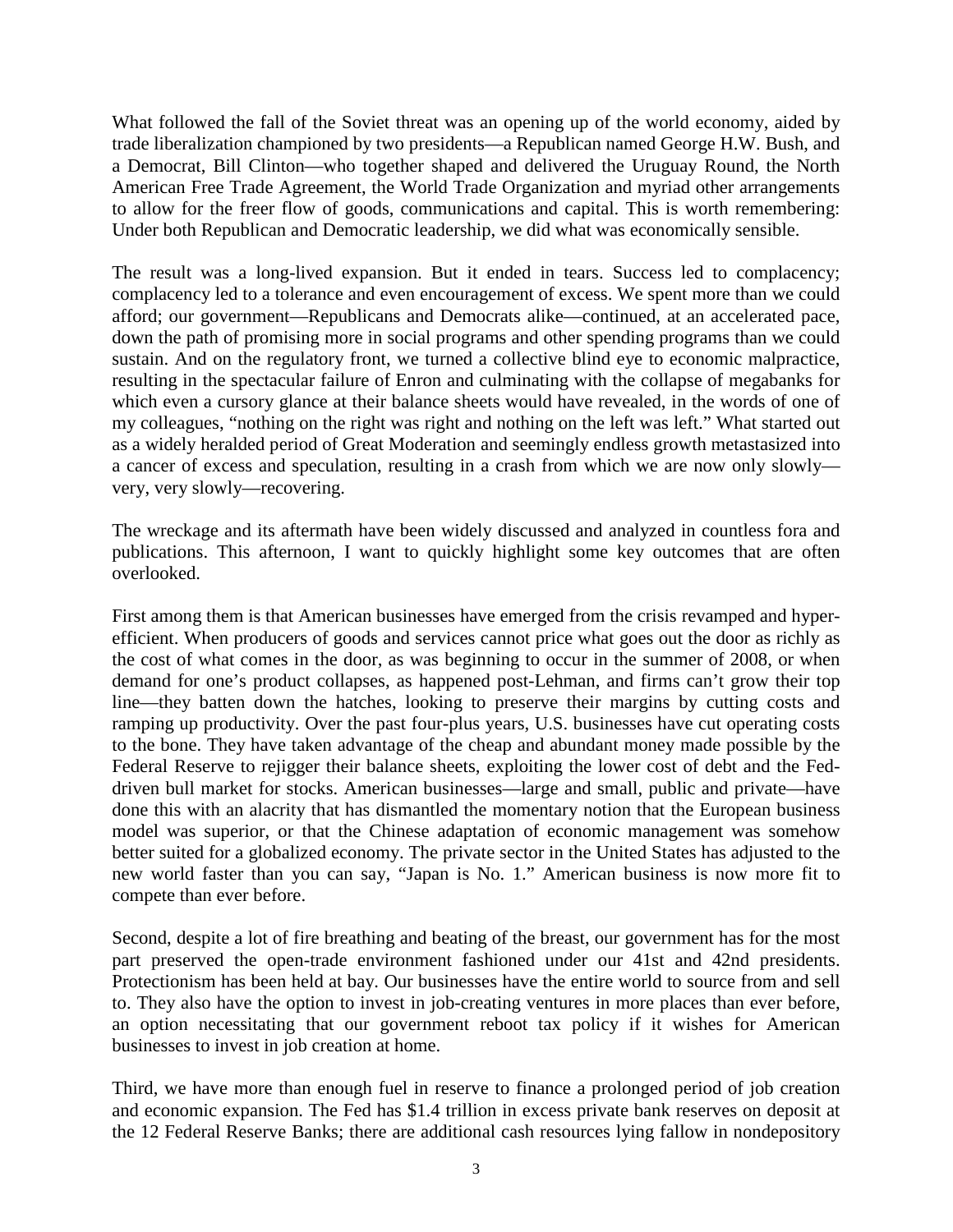financial enterprises; there is an additional \$2 trillion or so of cash or cash-equivalent assets sitting on the sidelines in the coffers of businesses, above and beyond their operating needs and present plans for capital expenditure (capex). The cost of money is nil. Interest rates for creditworthy businesses are the lowest in the history of the republic. Hawks like me worry that our central bank has done far more than what was required and are concerned about the difficulties we will encounter when we need to tighten policy and exit from über-easy monetary policy. But this much I know: Presently, American businesses—big and small, public and private—have money burning a hole in their pockets. They have the financial wherewithal to expand and hire.

So here we are: American businesses are muscular and fit, rich and ready to roll. Now, what do we need to induce them to hire and put the American people back to work in order to restore economic growth and prosperity?

Obviously, we need to have demand to sell into. One does not need to read the *Financial Times* or the *Wall Street Journal* to know that the global economy has slowed and that exports will not drive U.S. final demand for the foreseeable future. At home, our government is drowning in debt and is hyper-leveraged. The cost of its debt burden is being mitigated by accommodative monetary policy, but our federal government has reached its limit as a direct source of aggregate demand or investment impetus. Even if we wanted to, we cannot look to government to propel the economy forward. This leaves domestic consumption and investment by the private sector as the best hope for us to remain "the brightest spot in the world economy."

But, as any student of elementary economics knows, you can't grow consumption unless you grow income. You can't grow income unless you put the American people back to work. And you can't put the people back to work unless businesses invest and expand their payrolls. But here is the rub: You can't expect businesses to expand payrolls or job-creating capex unless they decide to use the abundant cash and cheap credit they have ready access to; they will not invest if they are totally uncertain about the return they might earn on that investment.

The first thing an aspiring MBA candidate or any entrepreneur learns is that business is the art of decisionmaking under conditions of uncertainty. Businesses can manage around a reasonable amount of uncertainty. But under conditions of total uncertainty, they cannot make the kinds of strategic decisions that result in significant expansion.

American businesses face the uncertainty of the European miasma much discussed here today. And they are increasingly uncertain about the once "sure thing" of China as a source of seemingly endless future demand. The slowing globalized economy—a "world economy on the ropes"—is without a doubt a great source of uncertainty and a retardant to job creation and expansion. But I would argue that nimble business operators can manage that risk. What they cannot manage is the mordant fiscal predicament hanging over their heads. A feckless American government—specifically, a Congress that hasn't created a budget for more than three years—is poised to drive us off the so-called fiscal cliff. It has contrived a tax code and regulatory structure that would baffle a financial Houdini, has compounded the uncertainty facing businesses to a stifling degree. At present, no business—big or small, public or private—knows what its tax rates will be going forward. No business knows the social overhead needed to cover their employees. No business knows the degree to which federal spending programs will be changed or truncated, and how that will impact it or its customer base.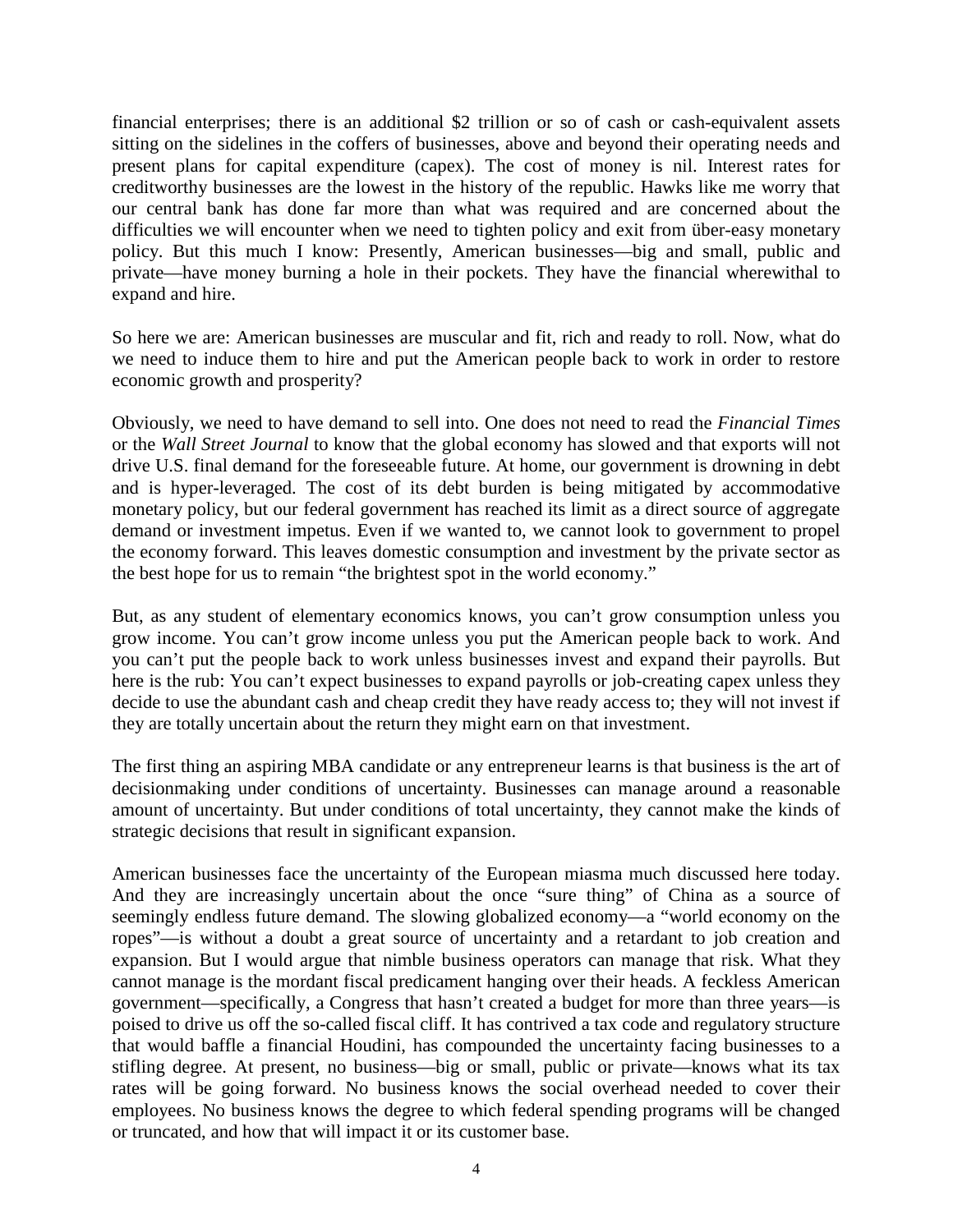Without some certainty about your cost factors or reasonable understanding of the prospects for demand for your products, you go into a defensive crouch. You can't budget; you can't plan. You can't run the risk of hiring and expanding beyond your replacement needs. Uncertainty of the kind I have just described cripples job creation, capital investment and the ability of businesses to realize their potential.

Here is a direct quote from the October survey of 691 small and medium-sized businesses by the National Federation of Independent Business (NFIB), released just yesterday:

"Uncertainty appears to dominate the outlook. … Spending and hiring are on hold … owners are in maintenance mode. ... Record numbers of consumers feel that the government is doing a poor job [per the University of Michigan survey] and record numbers of small-business owners report the political climate as a reason not to expand." The text of the release goes on to say, "Only 8 percent [of those surveyed] complained that they didn't get all the credit they wanted. Two percent say credit is their top business problem compared to 21 percent each citing taxes, regulations and red tape, and poor sales."3

With regard to job-creating capital expenditures, two recent studies are worth contemplating. The first is a survey of CFOs conducted last month—before the last meeting of the Federal Open Market Committee—by Duke University's Fuqua School. Of the 887 CFOs surveyed, only 14.5 percent listed "credit markets/interest rates" as among the top three concerns facing their corporations, with 84 percent saying they would not change their investment plans if interest rates dropped by 2 percent. In contrast, 43 percent listed consumer demand among their top three concerns, while 41 percent cited federal government policies.<sup>4</sup>

The second was a study conducted earlier in the year by Professors Michael Porter and Jan Rivkin, surveying nearly 10,000 Harvard Business School alumni, with a special focus on 1,700 respondents who were "personally involved in decisions about whether to place business activities and jobs in the U.S. or elsewhere." Here is a pie chart from the study, summarizing the most commonly mentioned impediments to investing and creating jobs in the U.S.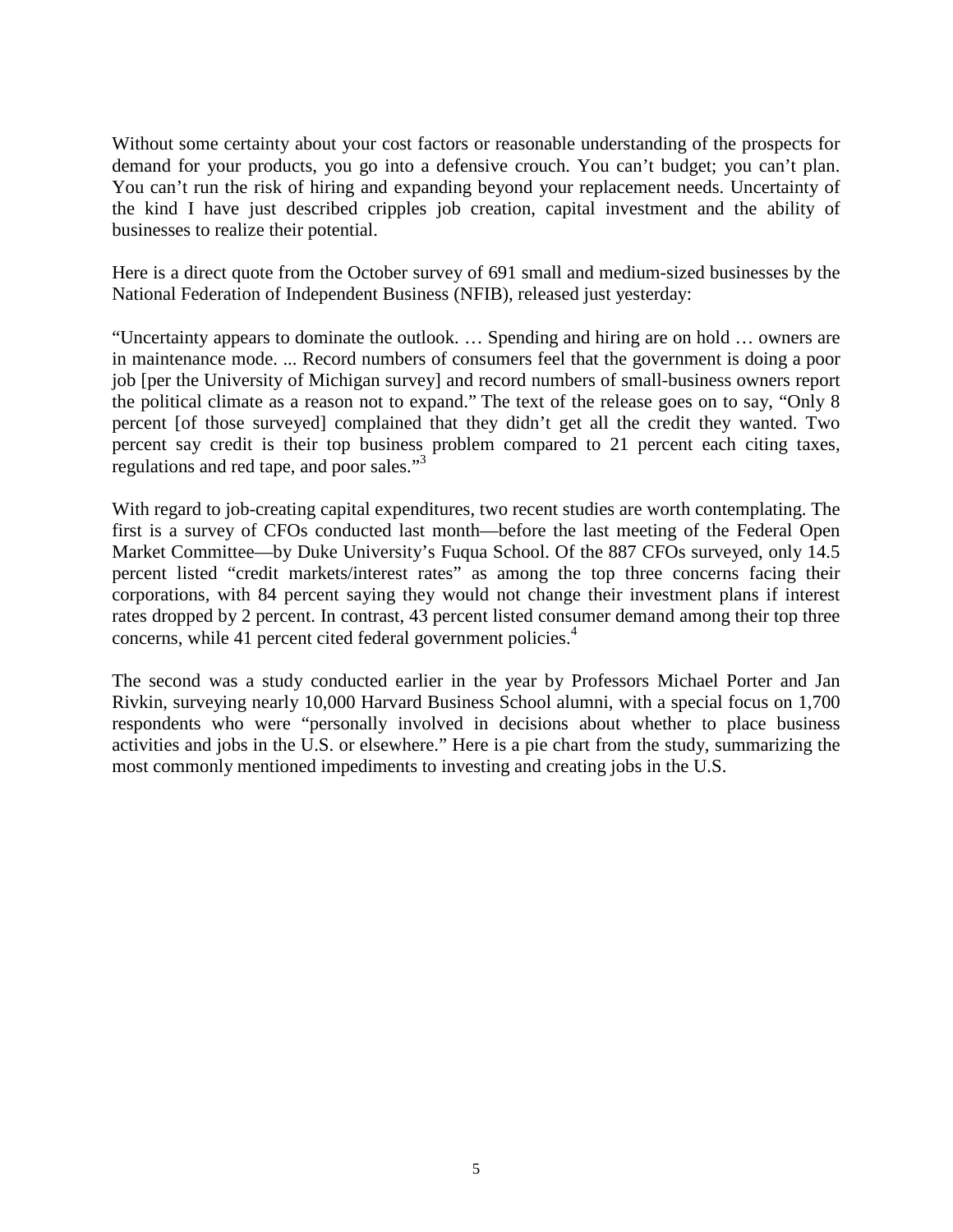

Note the slices with asterisks, signifying that uncertainty is a theme within the categories of taxes, macroeconomics, regulations and health care. And note this direct quote from the report: "We asked an open-ended question: What are the greatest impediments to investing and creating jobs in the United States? … In the realm of taxes … respondents were deterred from investing in the United States not simply by a high statutory corporate tax rate, but also by the sheer complexity and uncertain future of the tax code. Similarly, with respect to regulations, respondents identified uncertainty as a barrier nearly as often as they pointed to regulatory burden and they highlighted the bureaucratic complexity commonly associated with compliance and permitting."<sup>5</sup>

I did not see any direct reference in the text of Porter and Rivkin's study to monetary policy as an inhibitor of investment plans.

If 42 percent of the NFIB's businesses and 41 percent of those surveyed by Duke University cite federal government policies and red tape as their biggest inhibitor to job-creating expansion; if Porter and Rivkin's work makes clear that uncertainty and complexity about taxes and regulation are deterrents to investing in the U.S.; if small and medium and large businesses feel they have sufficient financial access or wherewithal to conduct their affairs, then I don't think it takes a genius to conclude what needs fixing if we are to treat the problem of unemployment and anemic economic growth in this country.

The fix lies not within the purview of the Federal Reserve. The fix lies solely in the hands of a government that has the power to shape taxes and spending programs to incent businesses to go out and hire rather than ball up into a defensive crouch, or worse, go elsewhere in the world that we worked so hard to liberate, to create jobs for others rather than for our own people.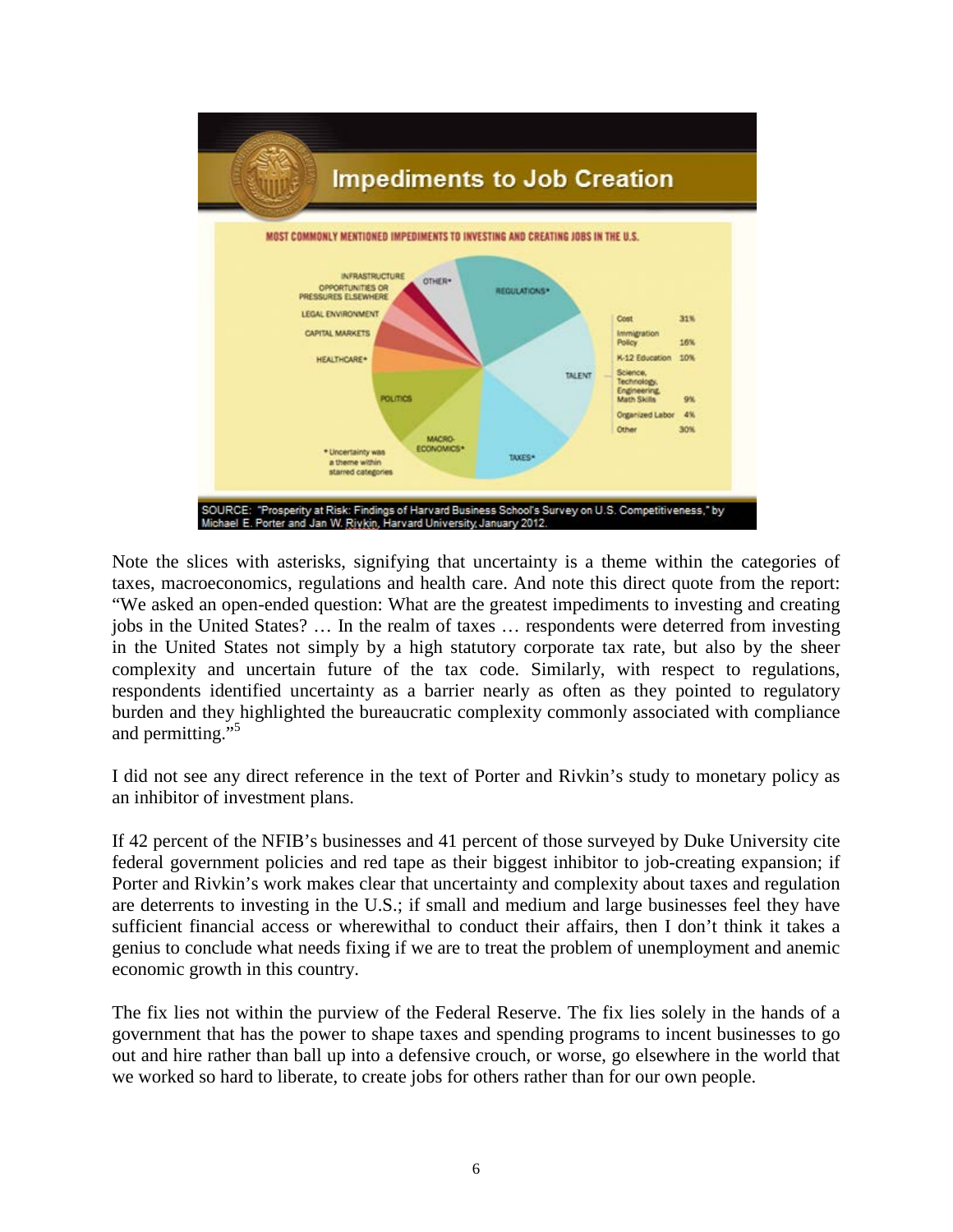The private sector and American business community are poised to expand. But they will not do so as long as we have a government that cannot resist the temptation to devise a politically convenient patchwork instead of laying out a convincing, reliable, long-term program that job creators and consumers can count on and plan around.

This is a point that I believe is widely neglected. Short-term fixes to our fiscal and regulatory pathology will not solve the problem of unemployment and economic sluggishness. The great inhibitor of job creation is the uncertainty over taxes and spending and regulation that plagues businesses. Even if businesses do not like the rules that govern their behavior, knowing those rules with certainty gives them something to plan around and navigate through. Presently, they haven't the foggiest idea what the rules will be.

There are many macroeconomists and politicians who look at the fiscal cliff and, worried that inaction will plunge us into recession by both raising taxes and dramatically cutting spending, suggest that one-year or other short-term fixes will stave off recession. That is true from a macroeconomic standpoint; I have no quarrel with this logic. But it will come at a cost: Shortterm fixes only push out the envelope of uncertainty. If the fix is for nine months or one year, then businesses will wait for nine months or a year before making major commitments to hire or invest. We might heave a collective sigh of relief that we did not drive off the cliff, but to job creators, this is just another reason to stall until a long-term, dependable resolution is crafted. A far better outcome will be for fiscal authorities to provide a convincing, long-term solution to our fiscal woes. Until then, our economy will perform well below capacity. We may outpace our hapless friends in Europe or elsewhere—we may remain the best-looking horse in the glue factory—but we will not realize our thoroughbred potential.

Luckily, we have some examples of success in the American economic laboratory. I live within one: Texas. Here is a graph charting 22 years of job creation in Texas versus the other large states and the United States as a whole.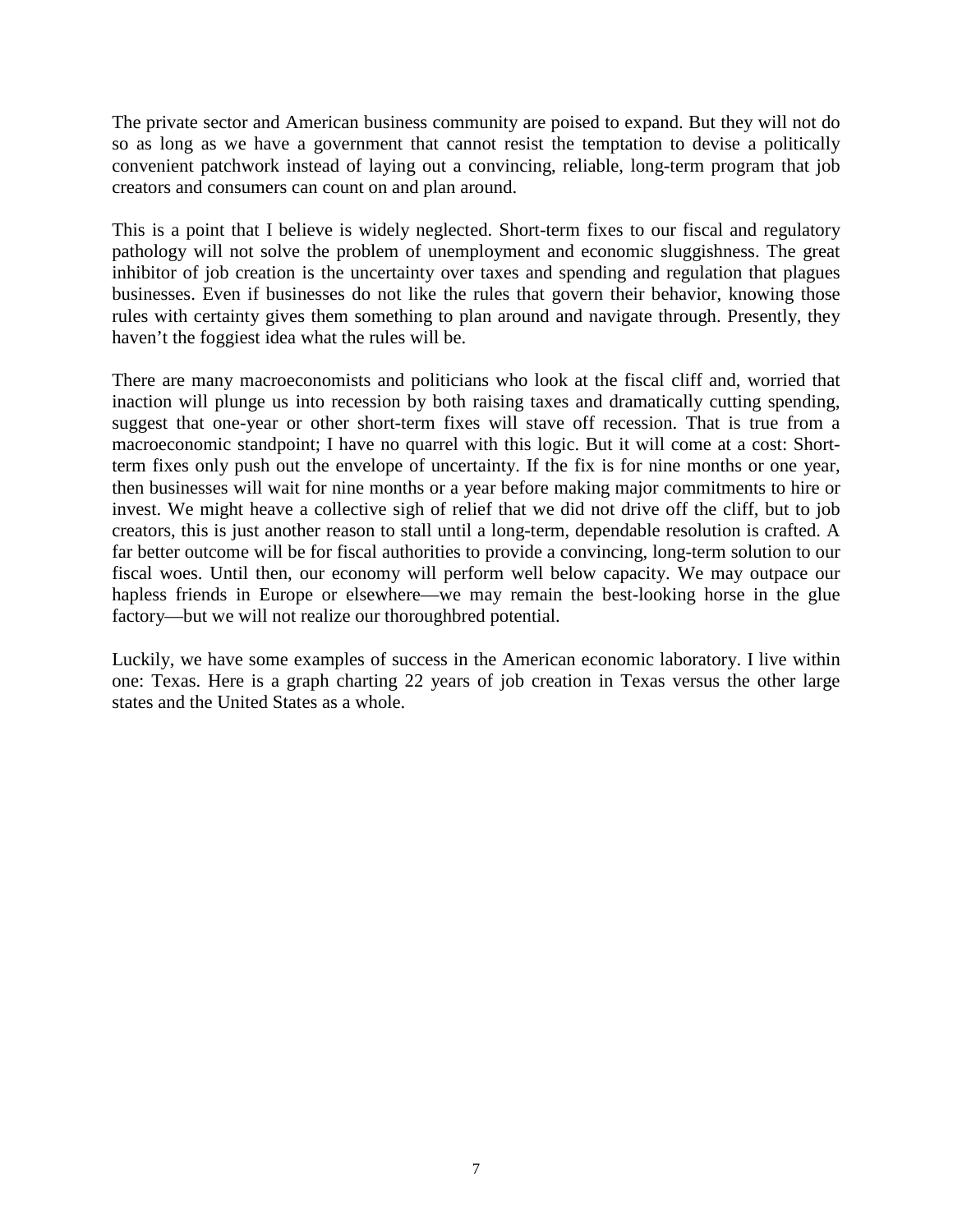

Think about it: Texas works with the same monetary policy as the other 49 states do. We pay the same interest rates on mortgages and on commercial and industrial and consumer loans; we work under the same federal regulatory regime governing banks and financial institutions and operate with the same stock market as the rest of the nation. To be sure, we have some natural advantages: We produce more oil than Norway and more natural gas than Canada. But here is the dirty little secret: Like the United States, we are a diversified economy. As this chart of where jobs were created in 2011 demonstrates, Texas is diversified pretty much along the lines of the United States. The oil and gas and mining sector accounts for only 2.3 percent of our employment. The sector created over 37,000 jobs in 2011, but the trade, transportation and utilities; professional and business services; and educational and health services sectors created more.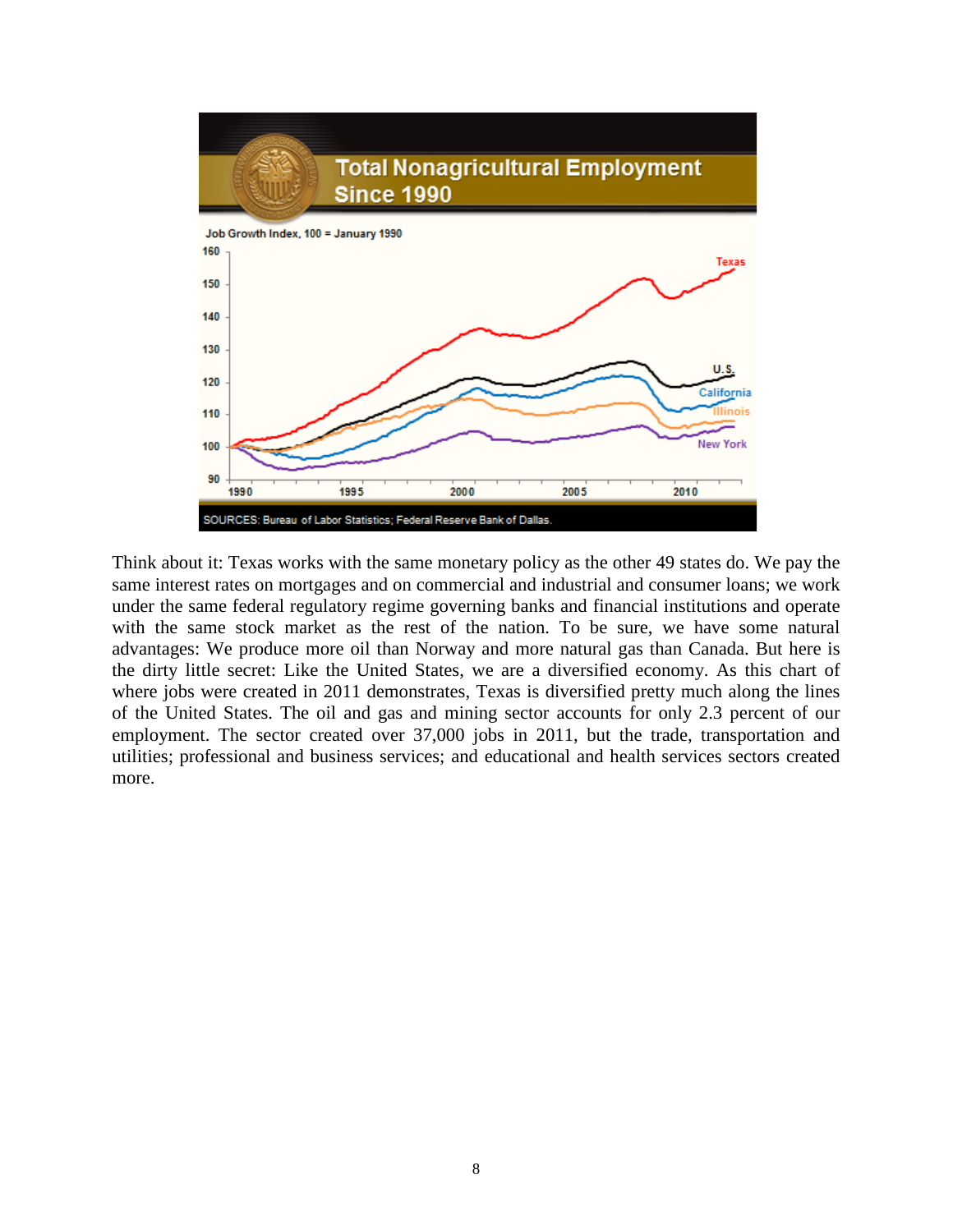

Working under the same federal fiscal and monetary policy as the rest of the United States, Texas has created over 50 percent more jobs than it had in 1990, whereas New York has expanded its nonfarm employment by a paltry 6 percent, Illinois by 8 percent and California by 14 percent.

True, we lag the other states shown on this chart in social services. We are the antithesis of the welfare state. And yet we are the indisputable leader of job creation in the nation, outpacing the United States by 2.5 to 1 over two decades. We draw massive inflows of business investment, and we attract significant numbers of immigrants from within the United States and from abroad.

Look at this chart of immigrant flows for Texas.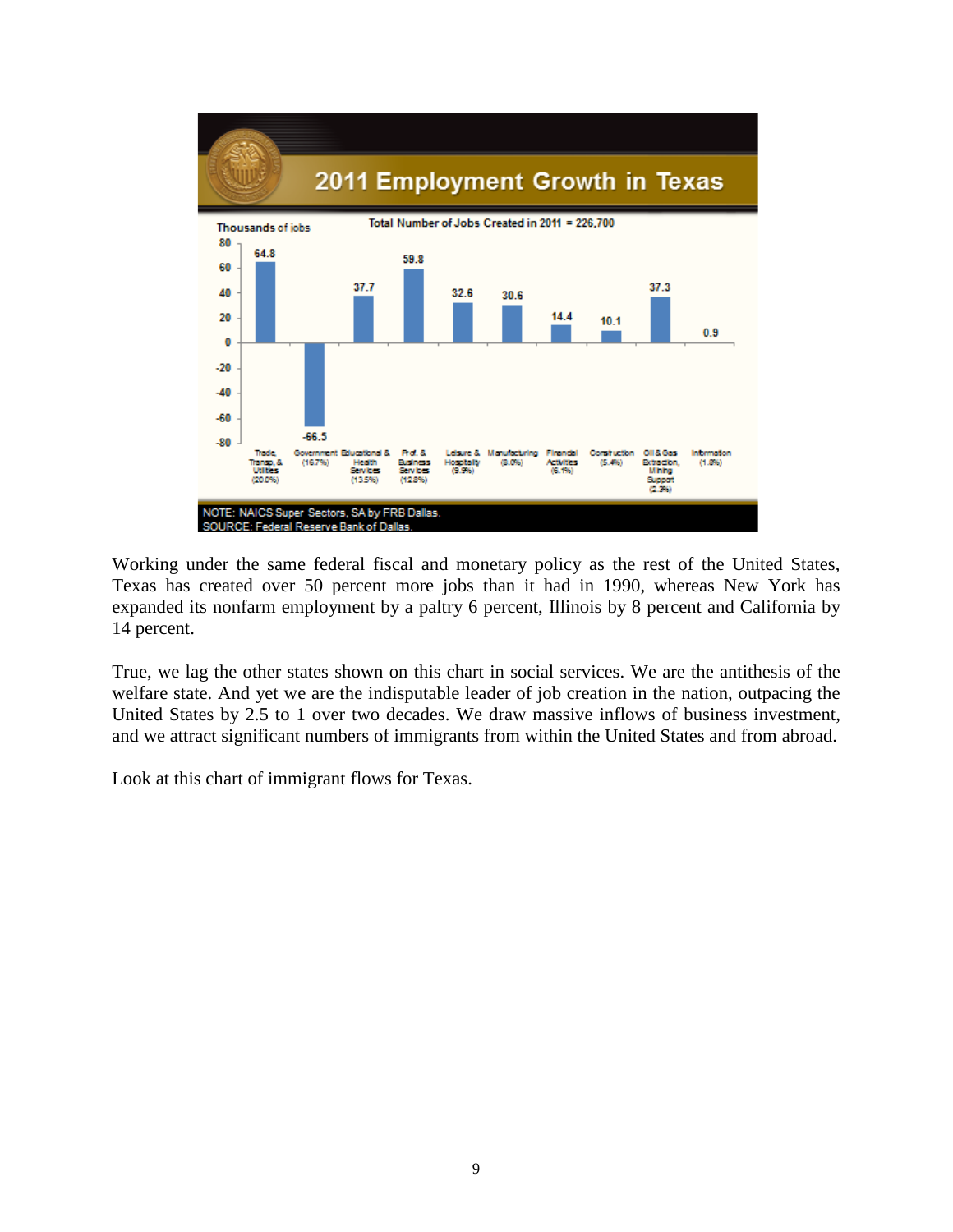

And now compare it with these charts of flows for California, New York and Illinois.

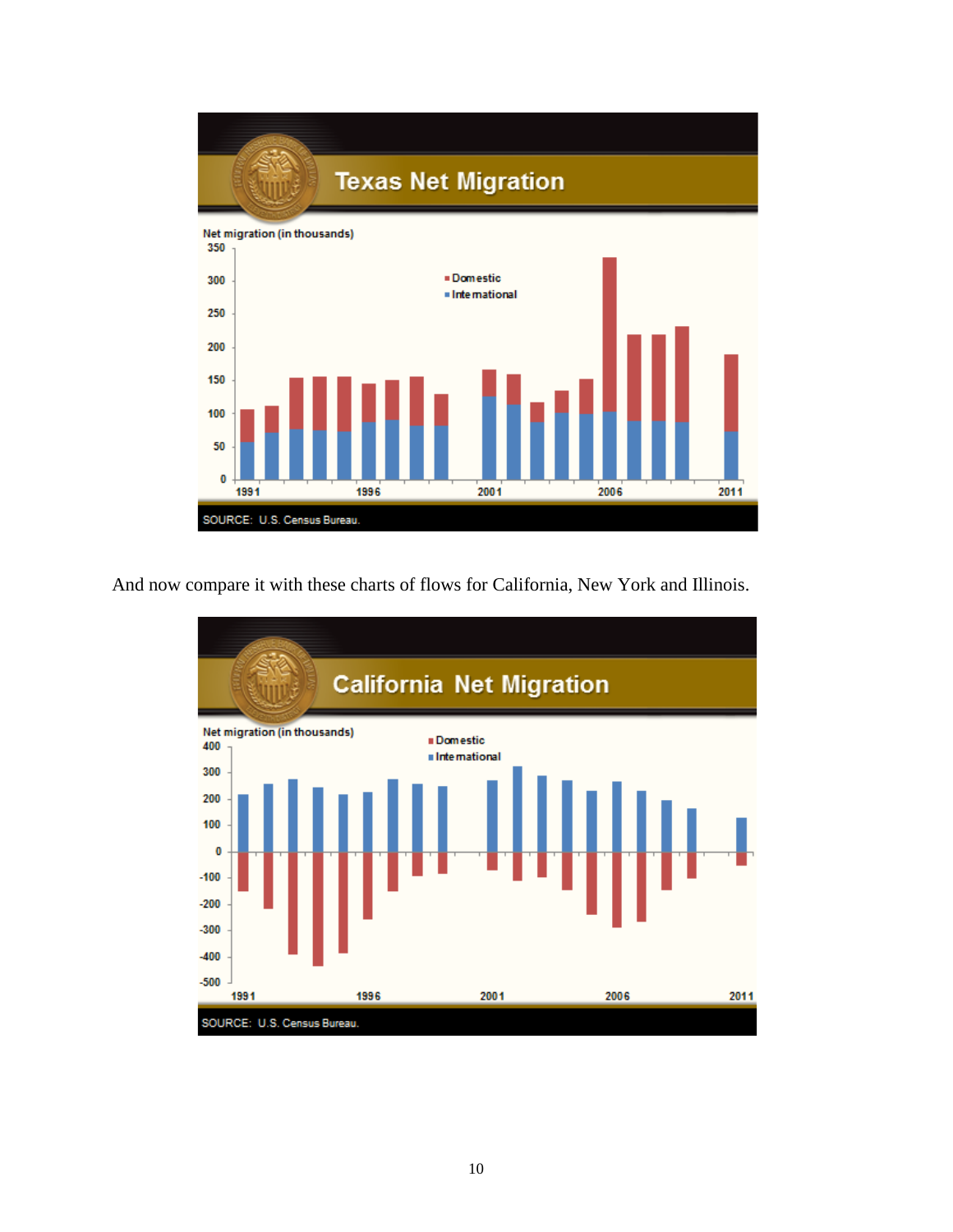



Yes, we have a low propensity of social services. But we excel at creating the single most important driver of human dignity and pride: jobs. If you believe people vote with their feet, the balance we have struck between job creation and social services seems appropriate enough to attract the diaspora of the other megastates. We must be doing something right in Texas.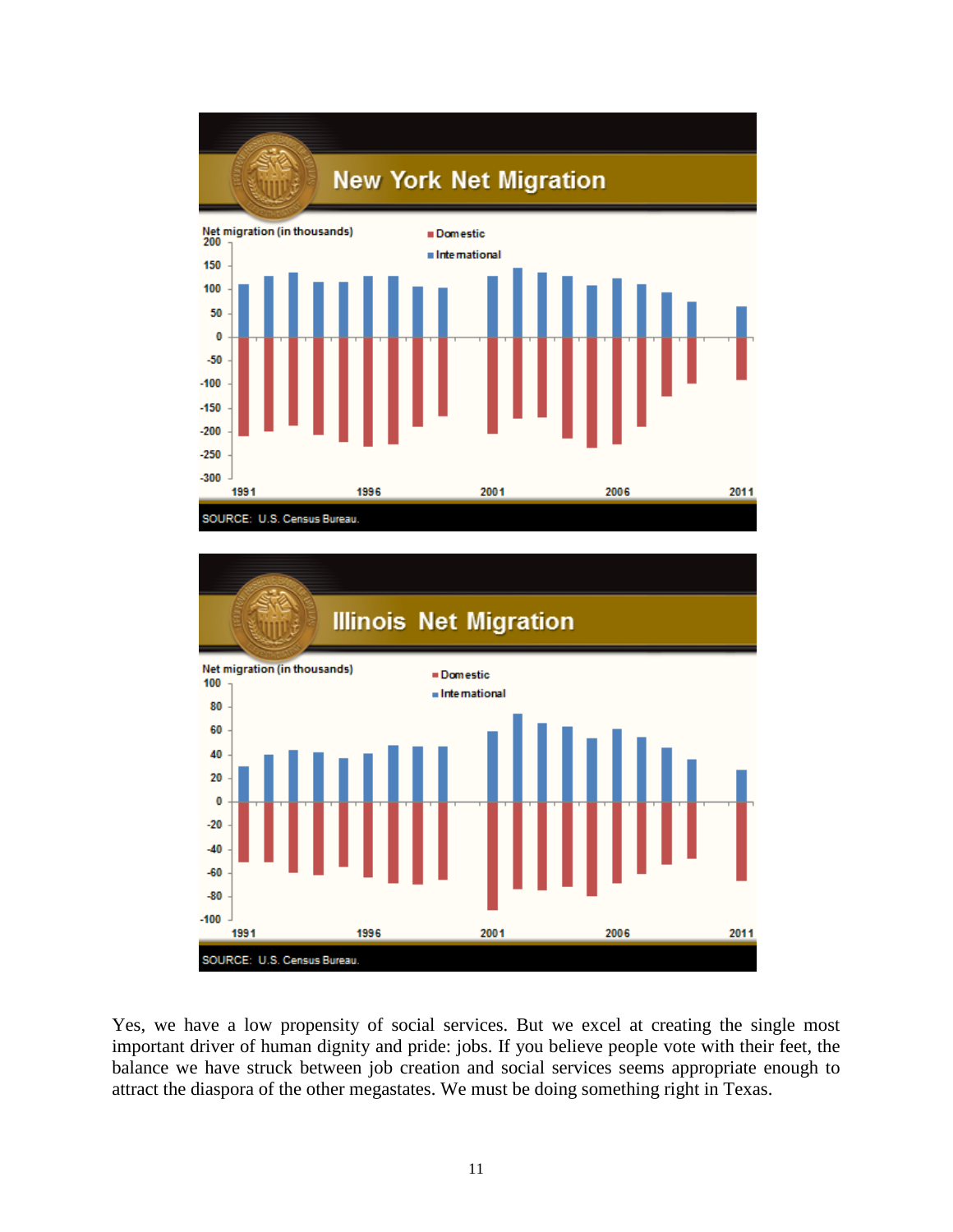The 22-year time span of the spaghetti graph I showed earlier covers legislatures that, under both Democratic and Republican leadership and Democratic and Republican governors, have created a pro-business, pro-growth environment. I would suggest that if you want to see an economy that has avoided the traps of an overburdened social structure like that which you have discussed today, and if you want to consider a fiscal and regulatory regime that attracts rather than chases away business and jobs, you might look to Texas.

You might then compare it to California, which has the opposite approach and is paying a price for it.

A friend of mine from Los Angeles recently encapsulated the difference between California and Texas in a short story that you Cato-ites might find amusing:

"The governor of California is jogging with his dog along a nature trail. A coyote jumps out and attacks the governor's dog, then bites the governor. The governor starts to intervene, but reflects upon the movie *Bambi* and then realizes he should stop because the coyote is only doing what is natural.

"He calls animal control. Animal control captures the coyote and bills the state \$200 for testing it for diseases and \$500 for relocating it. He calls a veterinarian. The vet collects the dead dog and bills the state \$200 for testing it for diseases. The governor goes to the hospital and spends \$3,500 getting checked for diseases from the coyote and getting his bite wound bandaged.

"The running trail gets shut down for six months while the California Fish and Game Department conducts a \$100,000 survey to make sure the area is now free of dangerous animals. The governor spends \$50,000 in state funds implementing a 'coyote awareness program' for residents of the area. The Legislature spends \$2 million to study how to better treat rabies and how to permanently eradicate the disease throughout the world.

"The governor's security agent is fired for not stopping the attack. The state spends \$150,000 to hire and train a new agent with additional special training, re: the nature of coyotes. People for the Ethical Treatment of Animals (PETA) protests the coyote's relocation and files a \$5 million suit against the state.

"The governor of Texas is jogging with his dog along a nature trail. A coyote jumps out and tries to attack him and his dog. The governor shoots the coyote with his state-issued pistol and keeps jogging.

"The governor spent 50 cents on a .380-caliber, hollow-point cartridge. Buzzards ate the dead coyote.

"And that, my friends, is why California is broke and Texas is not."

We don't have to follow the path of California. Or that of Europe. Texas has no monopoly on good government. It is but an example, however imperfect, of what I believe Cato holds dear in its vision for an operating economy. And if the United States Congress would look to it and other states that have found the secret to unleashing the best of the animal spirits of the marketplace, there is no question in my mind that America can outshine the rest of the world and lead it back